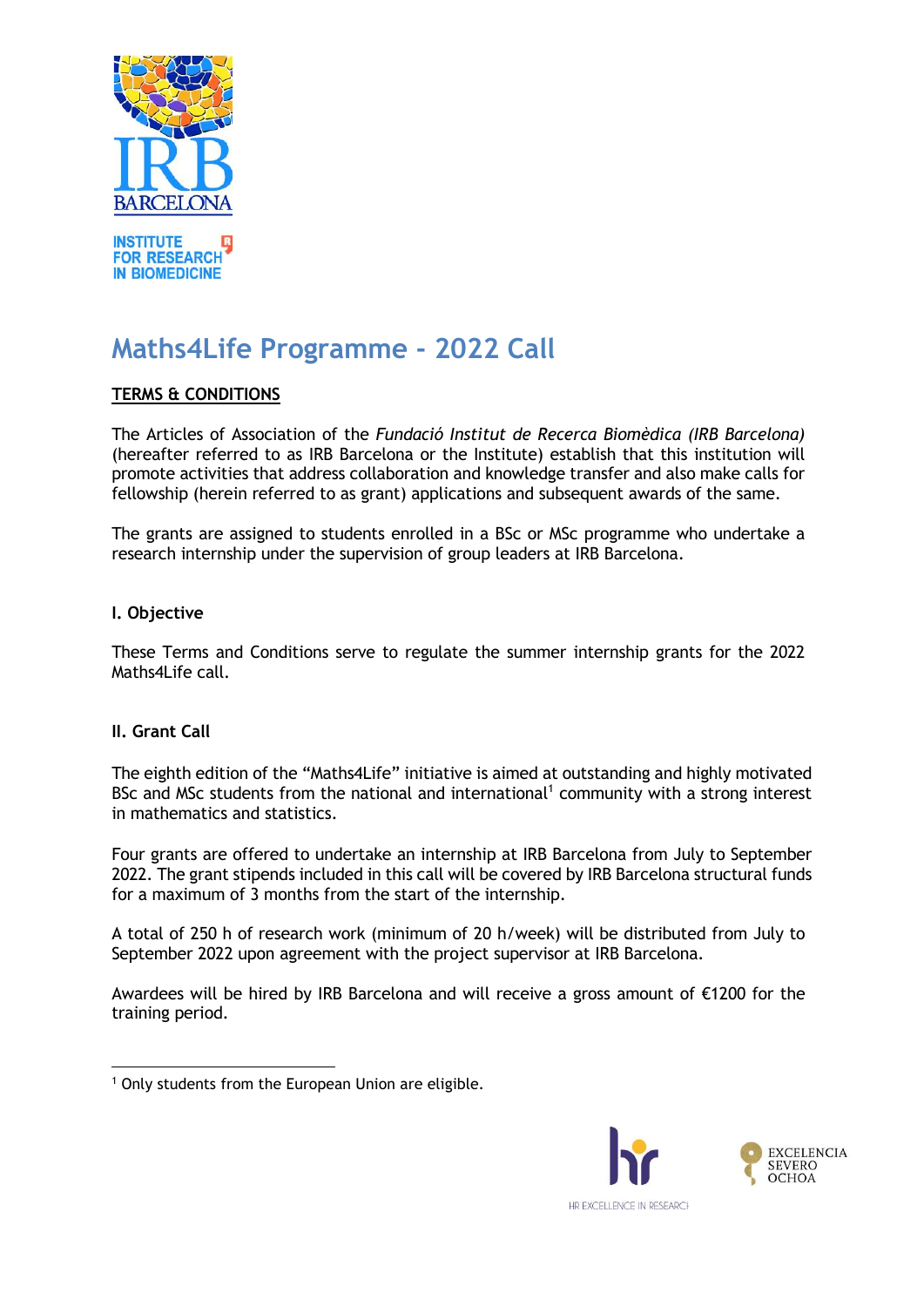

Awardees will be offered the opportunity to participate in in-house institutional activities.

Awardees will be supervised by a group leader at IRB Barcelona (or the designated senior researcher) previously assigned and agreed with the awardee before signature of the contract. This group leader will oversee that the duties assigned to the awardee are fulfilled and will notify IRB Barcelona's Academic Office of issues affecting the undertaking of these duties or other pertinent circumstances, so that corrective measures can be taken and/or proceedings to withdraw the grant can be started.

#### **III. Requirements and Selection Criteria**

1.- The Maths4Life Programme has been designed to encourage and further the training of young emerging researchers in biomedical research topics.

- Addressed to students who have completed at least 120 ECTS of a BSc degree in Mathematics, Physics, Statistics, Informatics, and related areas by June 2022 and MSc students in the same fields.
- Sound knowledge of statistics or programming for the field of biology, chemistry or medicine.
- Good knowledge of English.

2.- Candidates will be selected exclusively on merit, on the basis of academic records, motivation letter, as well as other criteria, such as internationalisation, previous research experience, and letter of reference. No selection criteria for positive or negative discrimination will be applied.

#### **IV. Application Procedure**

Applicants should send the documents listed below to [phd@irbbarcelona.org](mailto:phd@irbbarcelona.org) , indicating "Maths4Life candidacy" in the subject box before 11 May 2022.

- CV
- A scanned copy of the student's certified Academic Record. These documents must show the grades attained in exam periods.
- Additional certificates, prizes, and recognitions
- Motivation letter

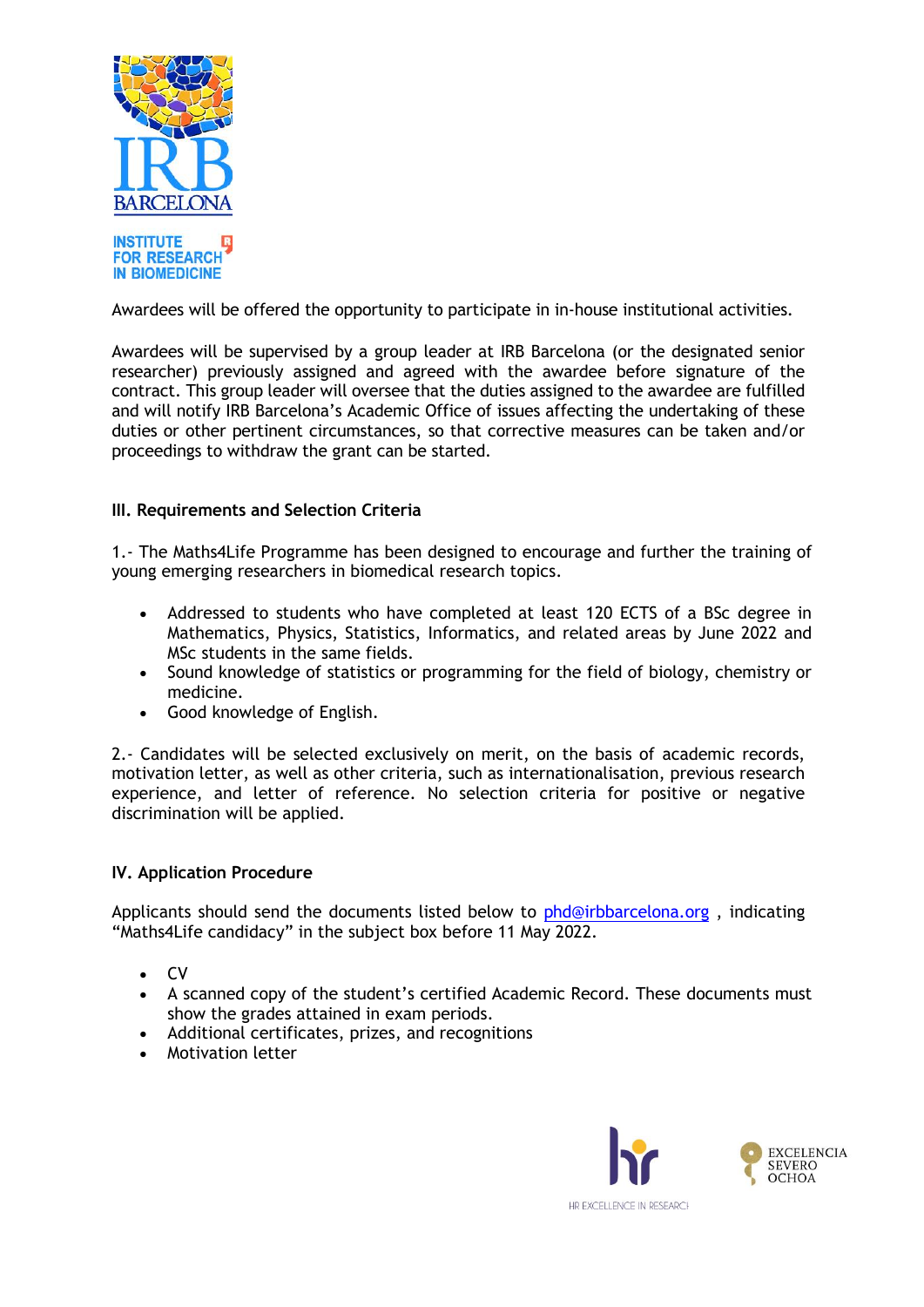

• A letter of reference from university lecturers or scientists with whom the student has studied or worked. Only letters with an official letterhead and signature will be accepted.

Applicants should indicate up to two research groups in which they would like to work, in order of preference. Moreover, if they are interested in a particular research group, they should make reference to it in the motivation letter. More information on the research activities of each group can be found on the IRB Barcelona web pages.

Referees must send their letters directly to IRB Barcelona at: [phd@irbbarcelona.org.](mailto:phd@irbbarcelona.org) Only letters with an official letterhead and signature will be accepted. Applicants are responsible for ensuring that their referees send the letter. Applications not accompanied by this letter will not be eligible.

Applicants should submit information wherever possible in English (CV, motivation letter, summary of work experience). If the certified academic record is not in Catalan, Spanish or English a translation into one of these languages should be provided.

#### **V. Selection**

After the application deadline:

1. A Review Board comprising IRB Barcelona group leaders and members of the IRB Barcelona PhD Advisory Committee will draw up a preliminary list of candidates.

2. Group leaders may interview the invited candidates and will make a final selection.

3. Applicants can follow the status of their application upon request to the email [phd@irbbarcelona.org](mailto:phd@irbbarcelona.org)

4. Applicants who have not been successful but have received a positive evaluation will be put on a waiting list to cover possible renunciations and future positions.

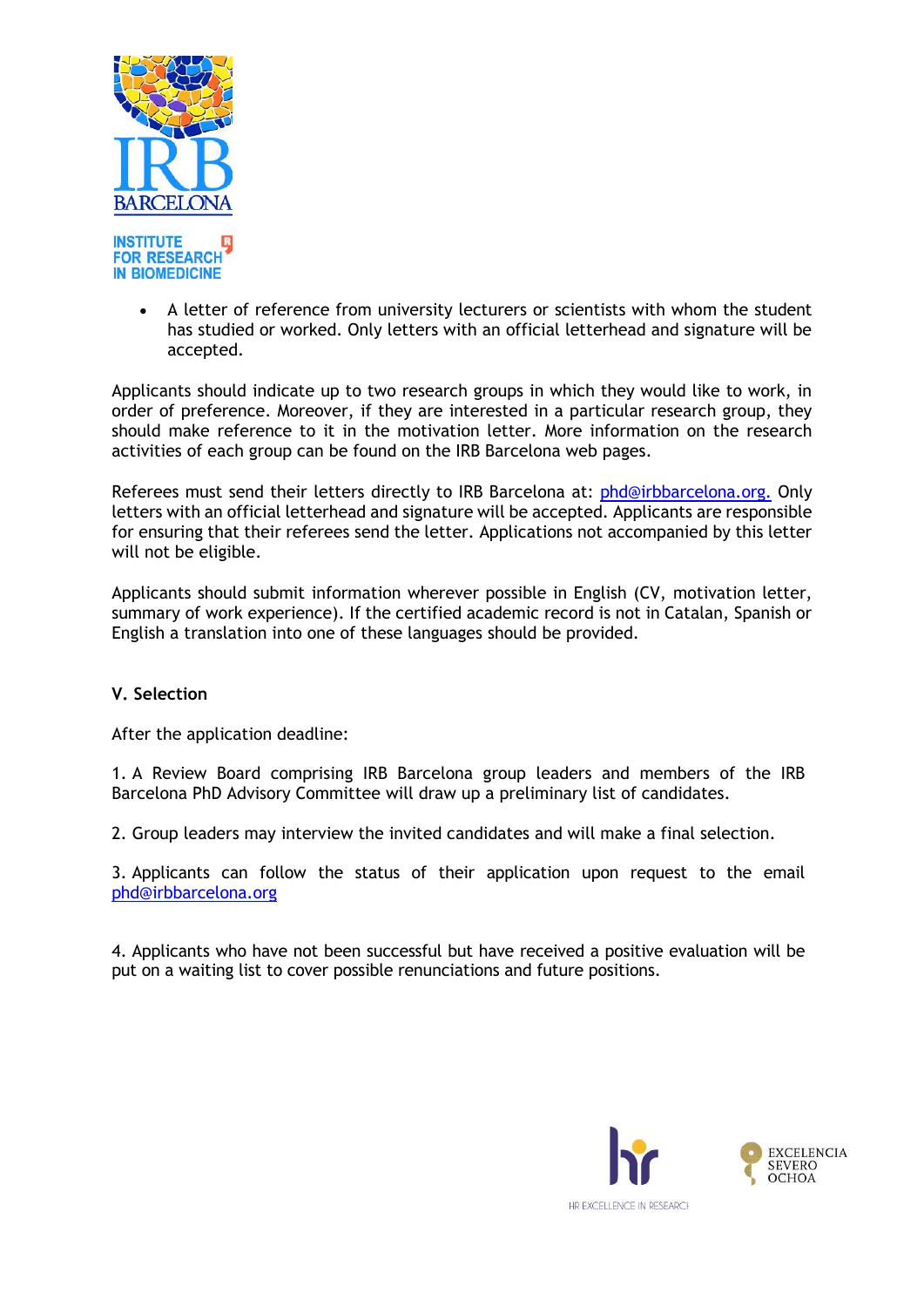



### **VI. Calendar**

**11 April 2022** - Call opening **11 May 2022** - Call deadline and preselection of candidates **June 2022** – Notification sent to successful candidates

Summer internships start as of 4 July 2022.

At the end of the internship, each student must prepare a summary report and send it to the IRB Barcelona Academic Office at [phd@irbbarcelona.org,](mailto:phd@irbbarcelona.org) as well as to the project supervisor.

## **VII. Communication of Grant Award**

1. Selected candidates will be informed of the grant award via email. After acceptance of the grant, awardees will receive detailed information. Students will also present their research work undertaken during the internship in an open seminar organised for the IRB Barcelona community.

#### **VIII. Rights of Awardees**

- 1. To be provided with the necessary assistance to perform their studies and research activities. They will have a tutor who will provide assistance during their internship at IRB Barcelona.
- 2. To have their intellectual and industrial property rights regulated by the employment contract with IRB Barcelona.
- 3. To have employment and Social Security rights derived from the formal employment contract with IRB Barcelona.
- 4. To exercise intellectual property rights derived from their training activity in accordance with their contribution, as established in the Intellectual Property Law, Royal Decree 1/1996, 12 April. These rights will be independent, compatible and accumulative with other rights that may arise from the research developed, without negatively affecting the rights of the joint effort when the awardees participate in or are associated with a joint research project.
- 5. To have possible industrial property rights regulated by Patent Law 24/2015, 24 July, and Royal Decree 55/2002, 18 January, governing the exploitation and license of

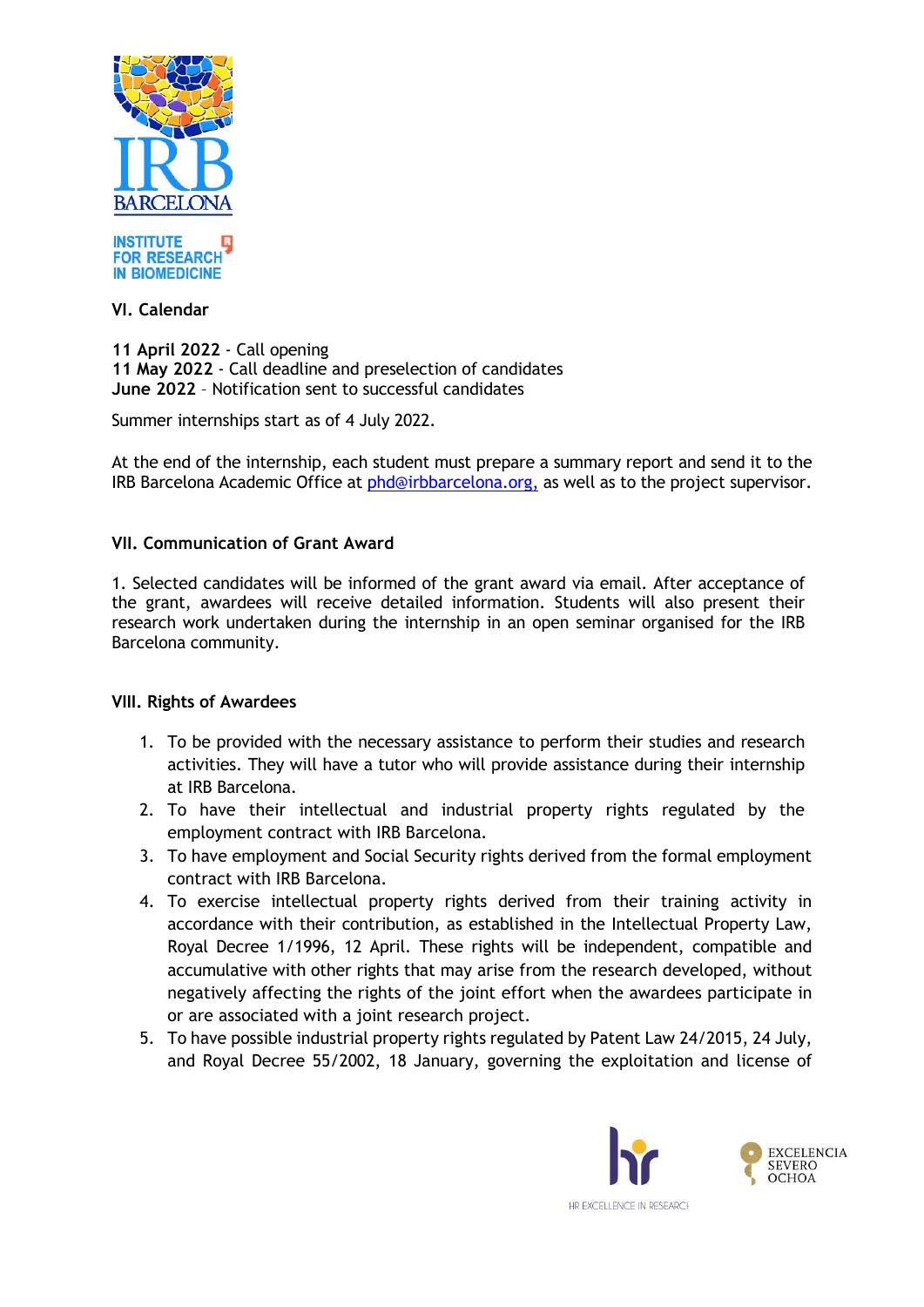

**IN BIOMEDICINE** rights on discoveries made in public research organisations. Said rights will not be

## **IX. Responsibilities of Awardees**

linked to the grant.

- 1. To fulfil the terms and conditions established in this call.
- 2. To perform their research activity under the supervision of a project supervisor at IRB Barcelona while the grant is effective. In addition, they must perform the activities foreseen in the research training and specialisation programmes of the Institute, as well as satisfactorily fulfil the objectives of the training programme.
- 3. To comply with the internal regulations of IRB Barcelona, particularly regarding working conditions and the prevention of occupational risks.
- 4. To inform IRB Barcelona in advance of articles carrying their names that are published in scientific journals.
- 5. To undertake the duties that correspond to them as a result of being hired by IRB Barcelona, as well as those associated with inclusion in the Social Security System.
- 6. To inform IRB Barcelona if they receive other grants or funding.

## **X. Termination of Grants**

The grants will be revoked if the awardee has withheld or falsified information. The grant will also be terminated if the awardee does not fulfil the responsibilities described in point IX.

#### **XI. Incompatibility**

Awardees will be devoted exclusively to the research or technical training and specialisation activities defined in this call. The grants included in this call are not compatible with any other type of grant or fellowship from other public or private organisations.

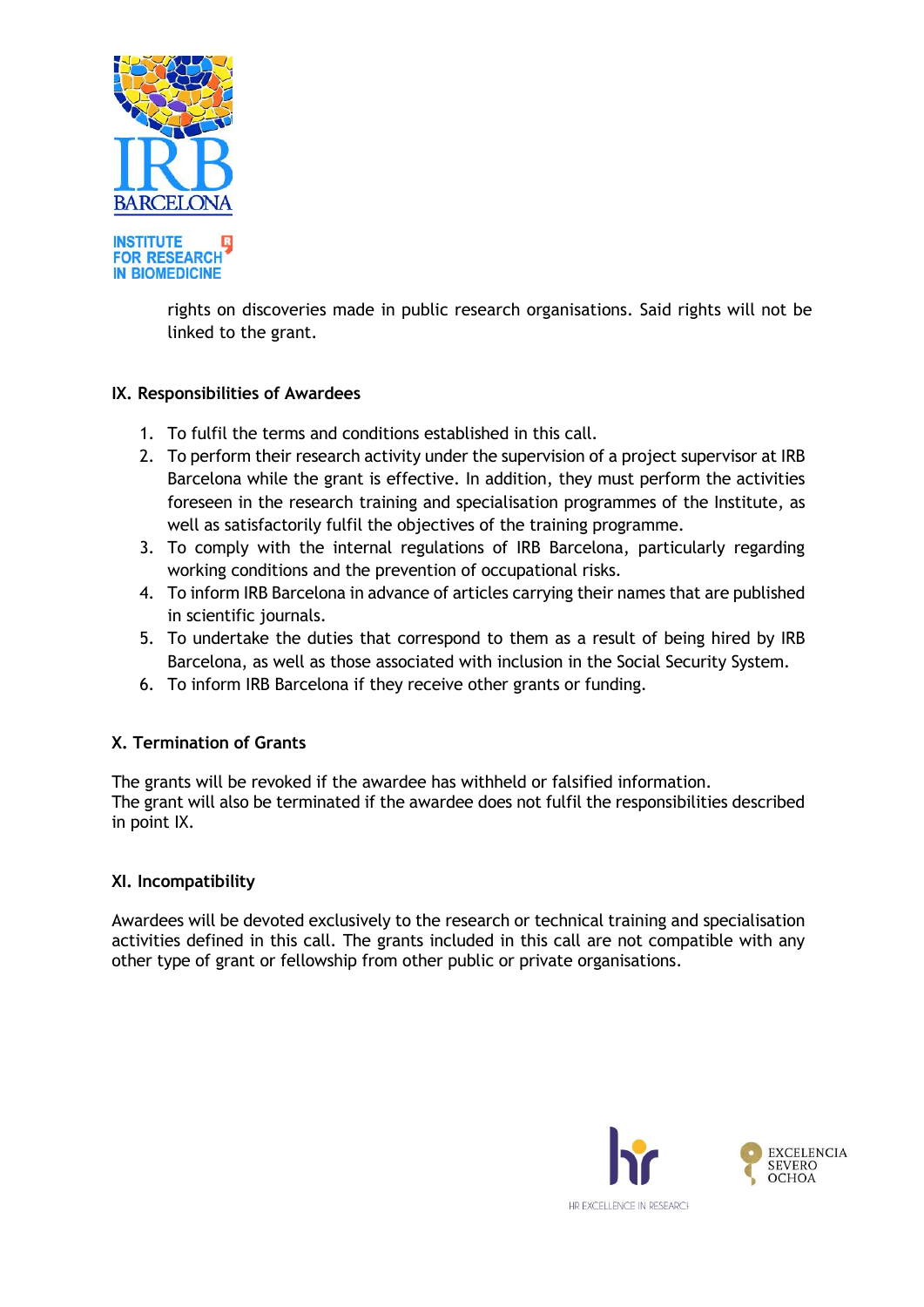

#### **XII. Data Protection**

In accordance with Regulation (EU) 2016/679 (General Data Protection Regulation), Organic Law 3/2018 of December 5, and other applicable regulations governing personal data protection, any personal data provided by applicants will be incorporated into the Academic file of IRB Barcelona, for which the Institute is the data processor. The purpose of keeping such data is to manage our relationship with applicants. Applicants may exercise the rights of access, rectification deletion, opposition, transfer and expiry, as well as limitation in data processing of said information by contacting the Institute at the following e-mail address: dataprotection@irbbarcelona.org, or by writing to the following postal address: C/ Baldiri Reixac, 10, 08028, Barcelona.

#### **XIII. Dissemination**

Any information regarding this grant will be placed on the announcement board on the IRB Barcelona web site.

#### **XIV. Clarification**

The Head of Human Resources and Academic Affairs Department of IRB Barcelona or designated representative will be responsible for clarifying queries regarding these terms and conditions.

Barcelona, 11 April 2022

Maribel Labrid, Head of Human Resources and Academic Affairs.